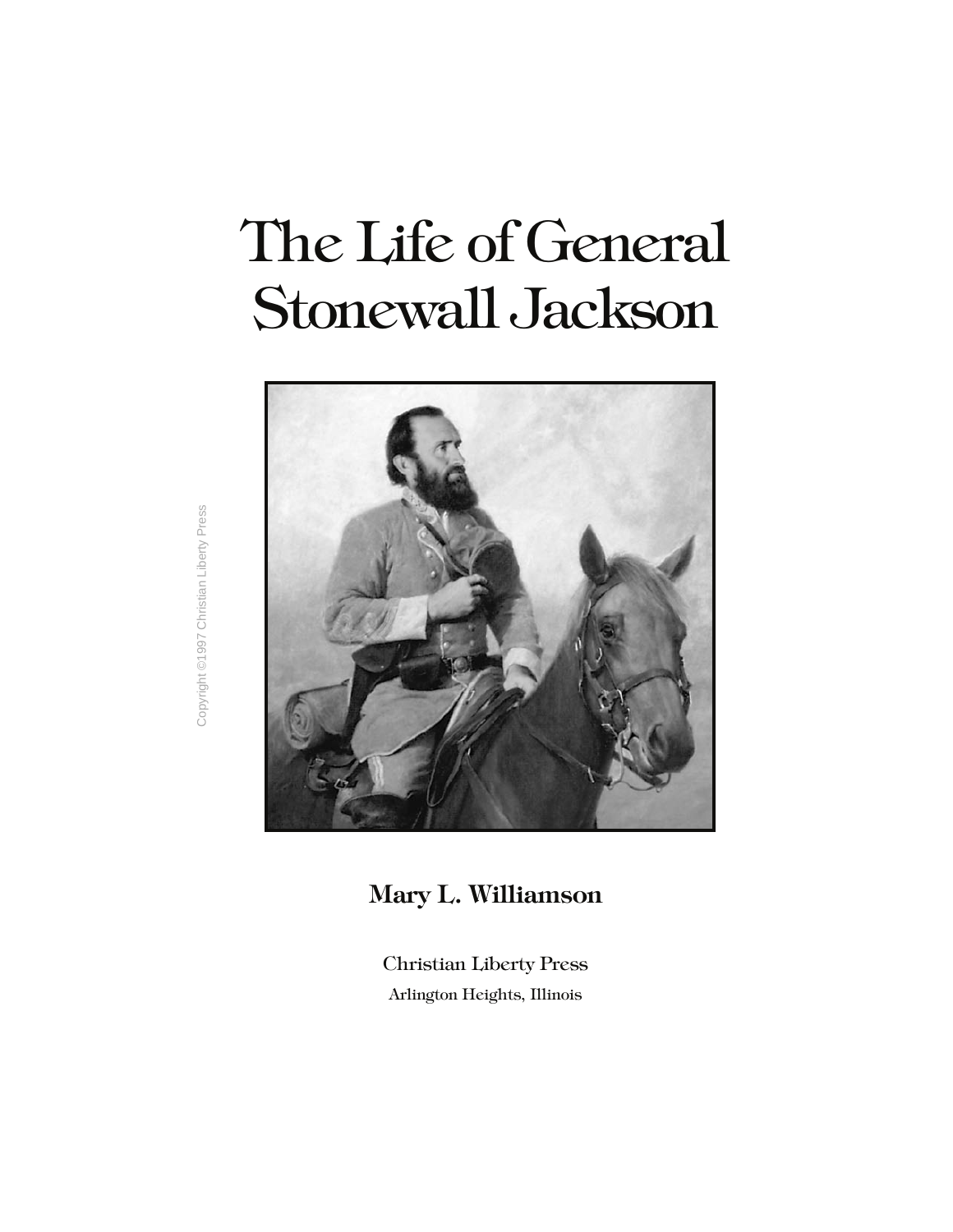Copyright © 1997 Christian Liberty Press *2011 Printing*

All rights reserved. No part of this book may be reproduced or transmitted in any form without written permission from the publisher.

#### *Christian Liberty Press*

502 West Euclid Avenue Arlington Heights, Illinois 60004 **www.christianlibertypress.com**

Second Revised Edition Revised by Michael J. McHugh and Edward J. Shewan Layout and editing by Edward J. Shewan Cover design and graphics by Eric D. Bristley

Set in Garamond and Tiffany

Printed in the United States of America

#### **Acknowledgment**

Special thanks are extended to Mr. James L. Marks for granting us permission to utilize the images of Thomas J. Jackson located on the cover of this book and Robert E. Lee located in the body of the book. Information on these paintings by Hong Min Zou is available from Mr. Marks' gallery. You may write to:

> **The Marks Collection 1590 North Roberts Road Kennesaw, GA 30144**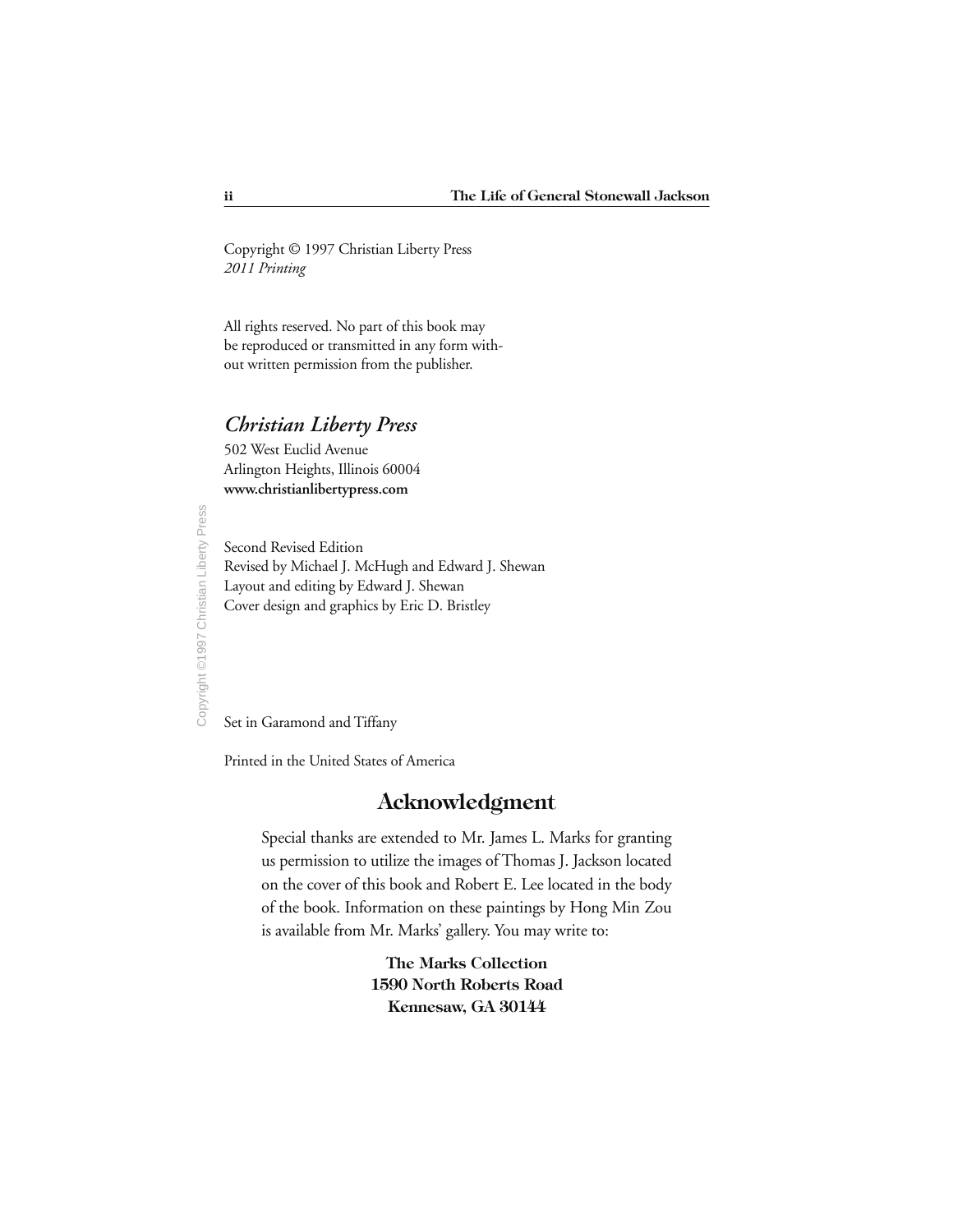## **Preface**

**I**t is the publisher's firm belief that the people of America today need to be exposed to the lives of great and good American patriots who were followers of Jesus Christ. The life of General Thomas J. Jackson is worthy of just such attention, for it helps to remind us that truly great Americans are those who seek to remain loyal to God and to the U.S. Constitution.

In this brief sketch of the famous Civil War general, Thomas "Stonewall" Jackson, Mary L. Williamson has attempted to portray the wonder of his matchless military genius, his uprightness of conduct, his firm belief in an overruling Providence, and his unfailing submission to the divine will of the Lord Jesus Christ. These traits of character formed the cornerstone upon which Christ erected the edifice of his greatness, and upon which young people of our day would do well to build.

In preparing this work, the author carefully studied the classic reference work, written by Professor R. L. Dabney, on the life of General Thomas Jackson. Professor Dabney was Jackson's chief-ofstaff during the War Between the States and had firsthand knowledge of Stonewall Jackson's personal character and military exploits.

This book is respectfully presented to the public in the hope that it will bless the lives of all who read it.

> *Michael J. McHugh Arlington Heights, Illinois*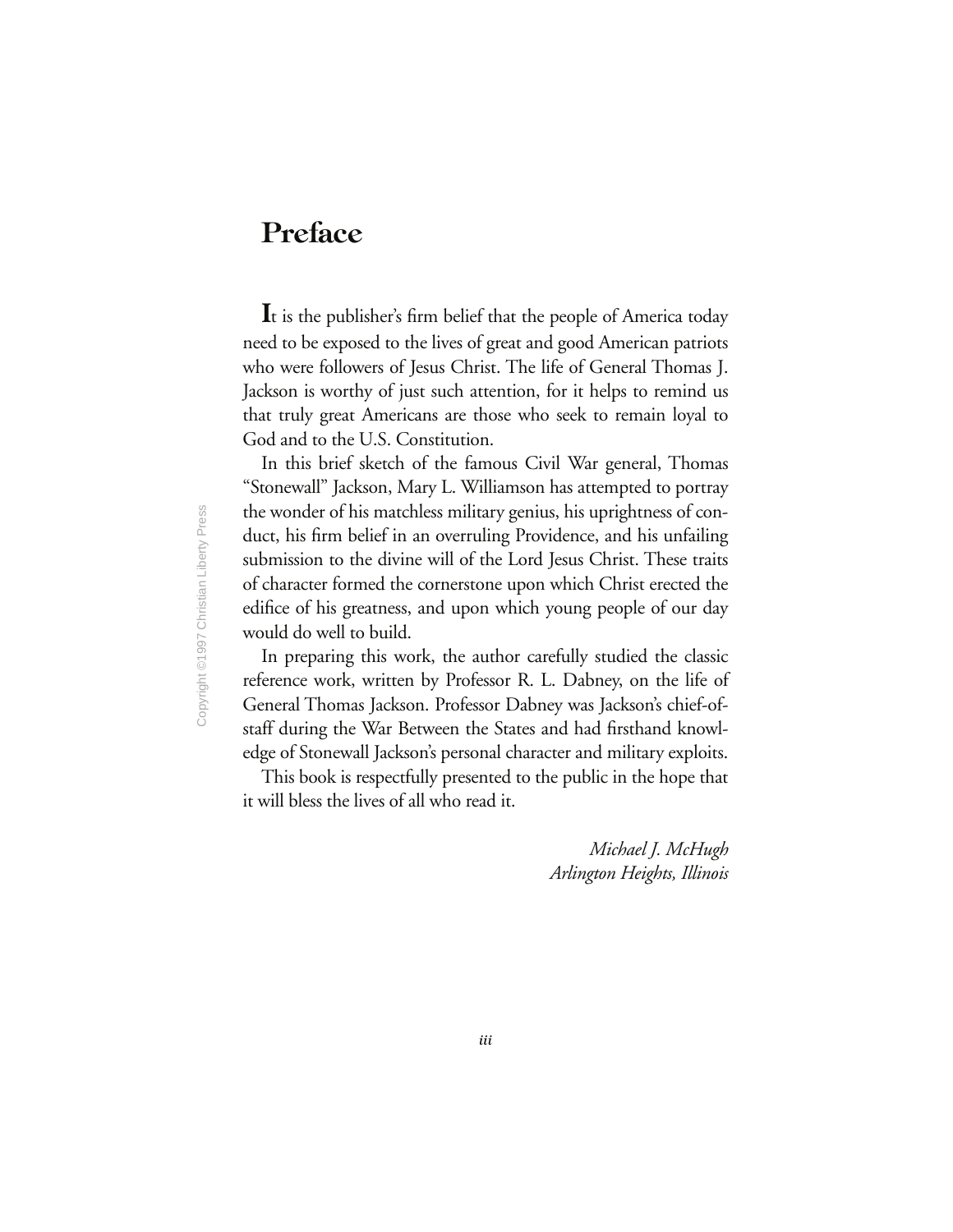

**The Confederate Memorial at Stone Mountain Park, near Atlanta, Georgia**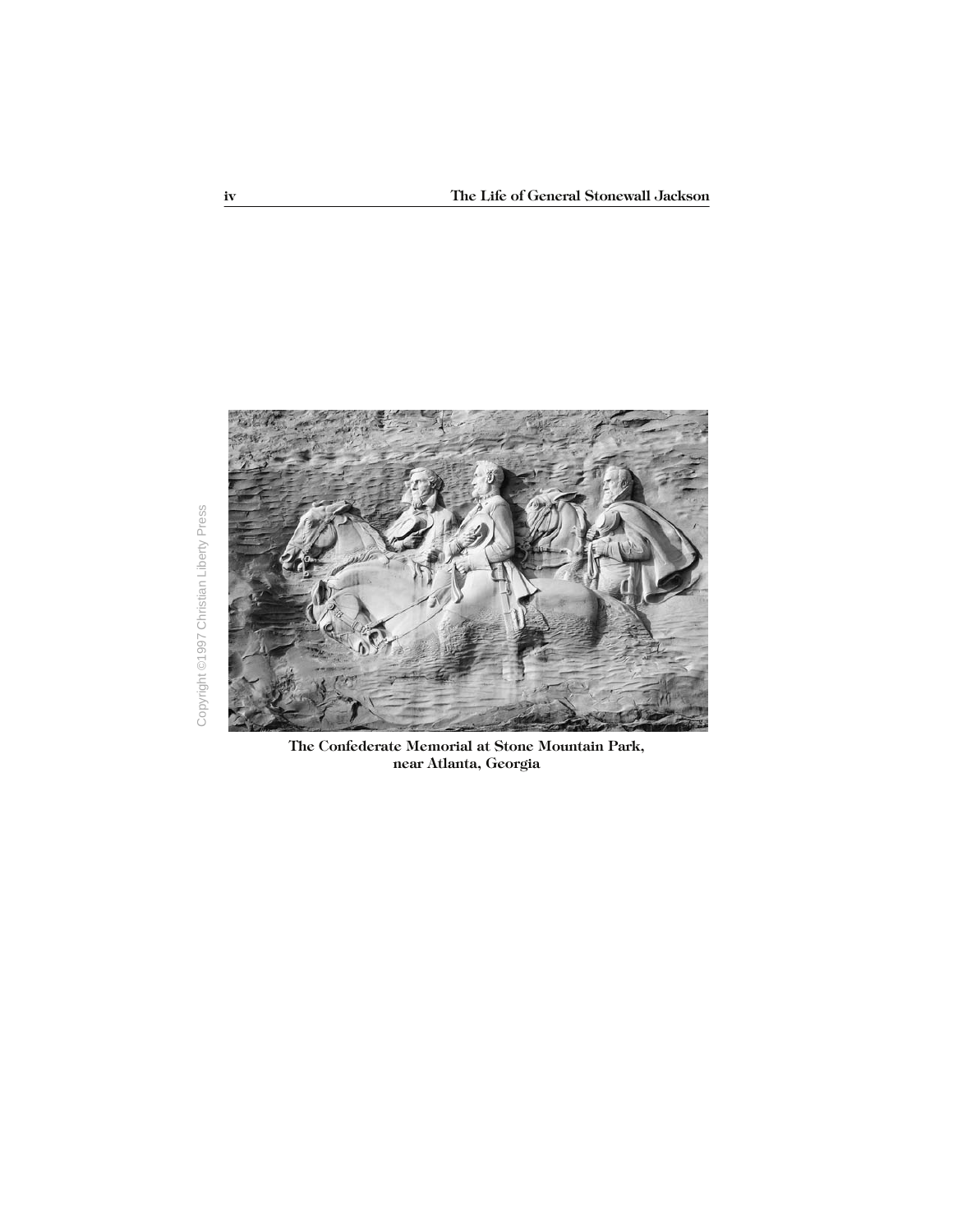# **Contents**

| Chapter 10 Upon the Roll of Fame 119 |
|--------------------------------------|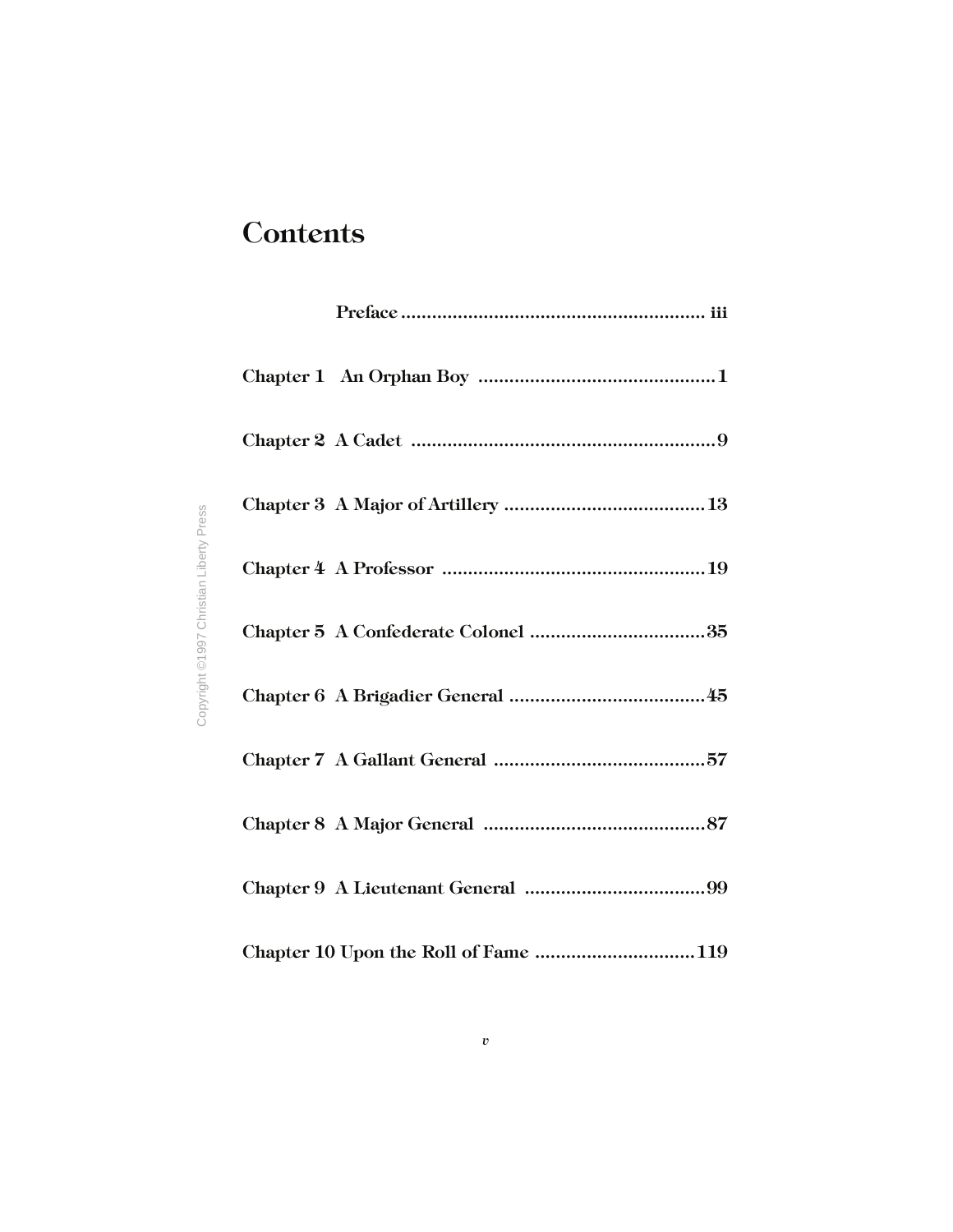

**General Thomas J. "Stonewall" Jackson and His Officers**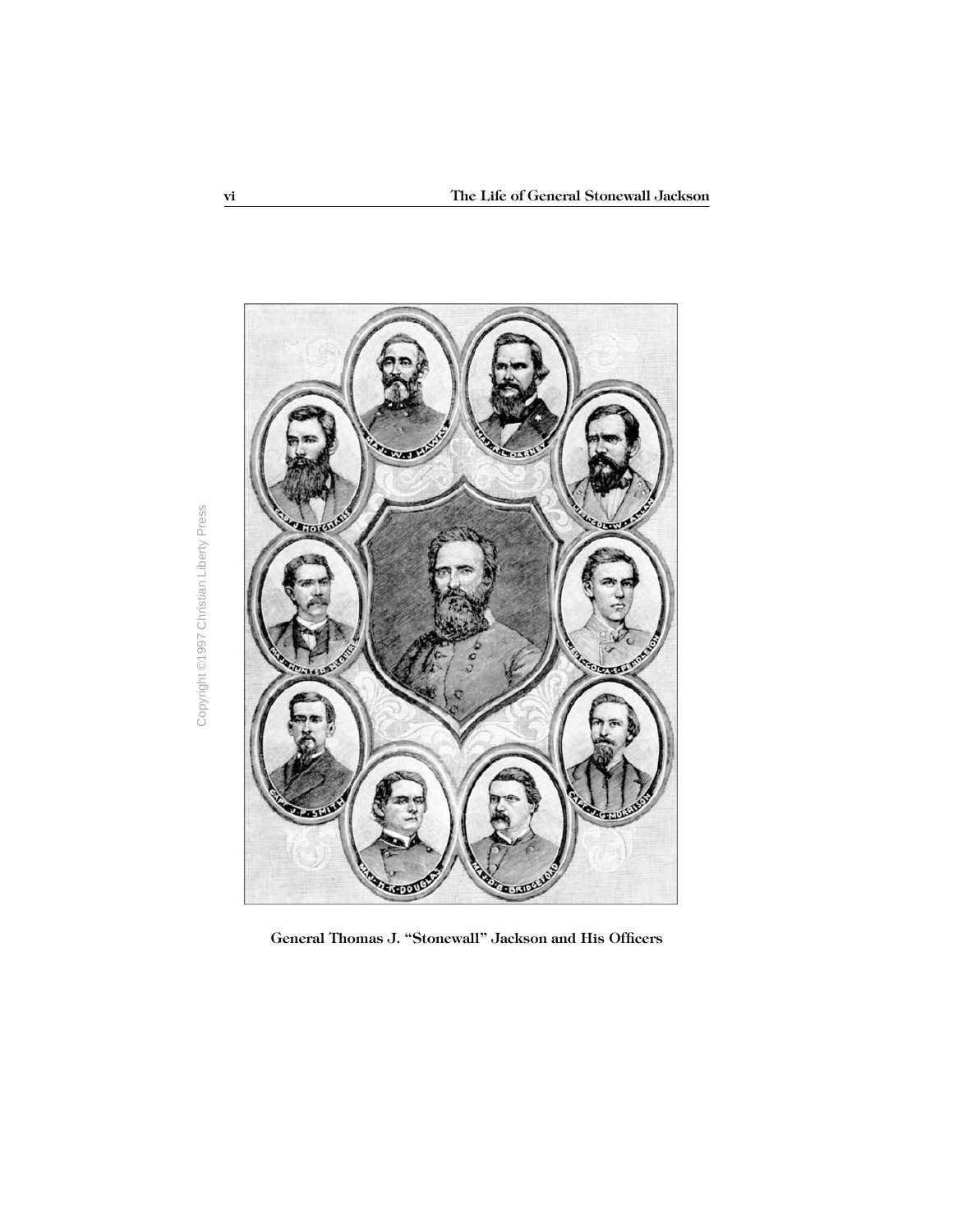#### Chapter 1

# **An Orphan Boy**

1824–1841

homas Jonathan "Stonewall" Jackson was born on January 21, 1824, at Clarksburg in western Virginia. His family came from Scotch-Irish stock. His greatgrandfather, John Jackson, was born in Ireland but his parents moved to London T



**Birthplace of Thomas Jonathan Jackson Clarksburg, Virginia**

when John was only two years old. John Jackson grew to be a great businessman. In 1748 he came to the New World to make his fortune and landed in the State of Maryland. A short time later, John Jackson married Elizabeth Cummins.

John Jackson soon moved West with his wife and eventually bought lands in what is now known as Upshur County, West Virginia. Since land was cheap then, he soon owned a large piece of land and became a rich man for those times. He was greatly aided by his brave wife Elizabeth. In those days the Indians still made war upon the settlers. It is said that in more than one of those Indian raids Elizabeth Jackson aided in driving off the Indian warriors. This good woman was noted for her fine mind, good looks, and great height.

When the great War for Independence started, John Jackson and several of his sons marched off to war and at its close came back safe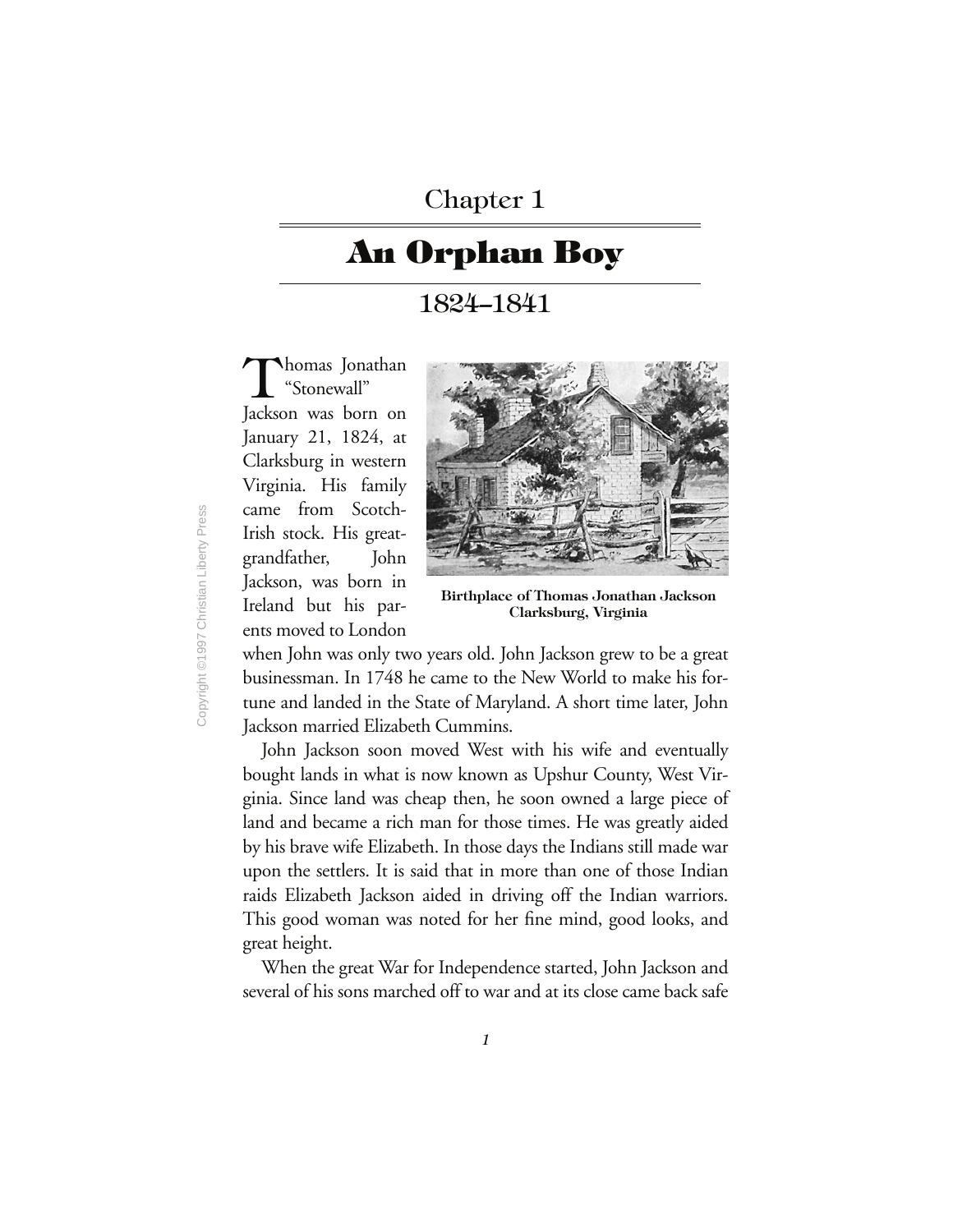to their Virginia home. In these lovely and fertile valleys, John Jackson and his wife Elizabeth passed long and active lives. The husband lived to be eighty-six years old while his wife lived to the great age of one hundred and five years. Her God-given strength of body and mind fitted her to rear a race of mighty men. Thomas Jackson was the great-grandson of these good people.

The father of Thomas Jackson was a good and kind man named Jonathan Jackson. This gentleman worked as a lawyer in the State of Virginia. He is said to have been a hardworking and godly man. Thomas's mother was Julia Neale, the daughter of a merchant in the village of Parkersburg on the Ohio River. Mrs. Jackson was a loving mother and devout Christian. Thomas had one brother, Warren, and two sisters, Elizabeth and Laura Ann.



**Father of "Stonewall" Jackson**

Shortly before Laura Ann was born, her sister Elizabeth became sick with a fever and died. Her father, worn out by care and misery, was also taken ill and, two weeks after her death, he was laid in a grave by her side. The dual loss of her husband and daughter undoubtedly caused Mrs. Jackson to prematurely give birth to Laura Ann on March 27, 1826.

After the death of Jonathan Jackson, it was found that he had not left any property for his widow and children. They were now without a home, so a private charity decided to give the widow a small house. Here she sewed and taught school, caring as well as she could for her little fatherless children.

In the year 1830, Julia married Mr. Woodson, a lawyer, who was pleased with her youth and beauty. Her children—Warren, Tho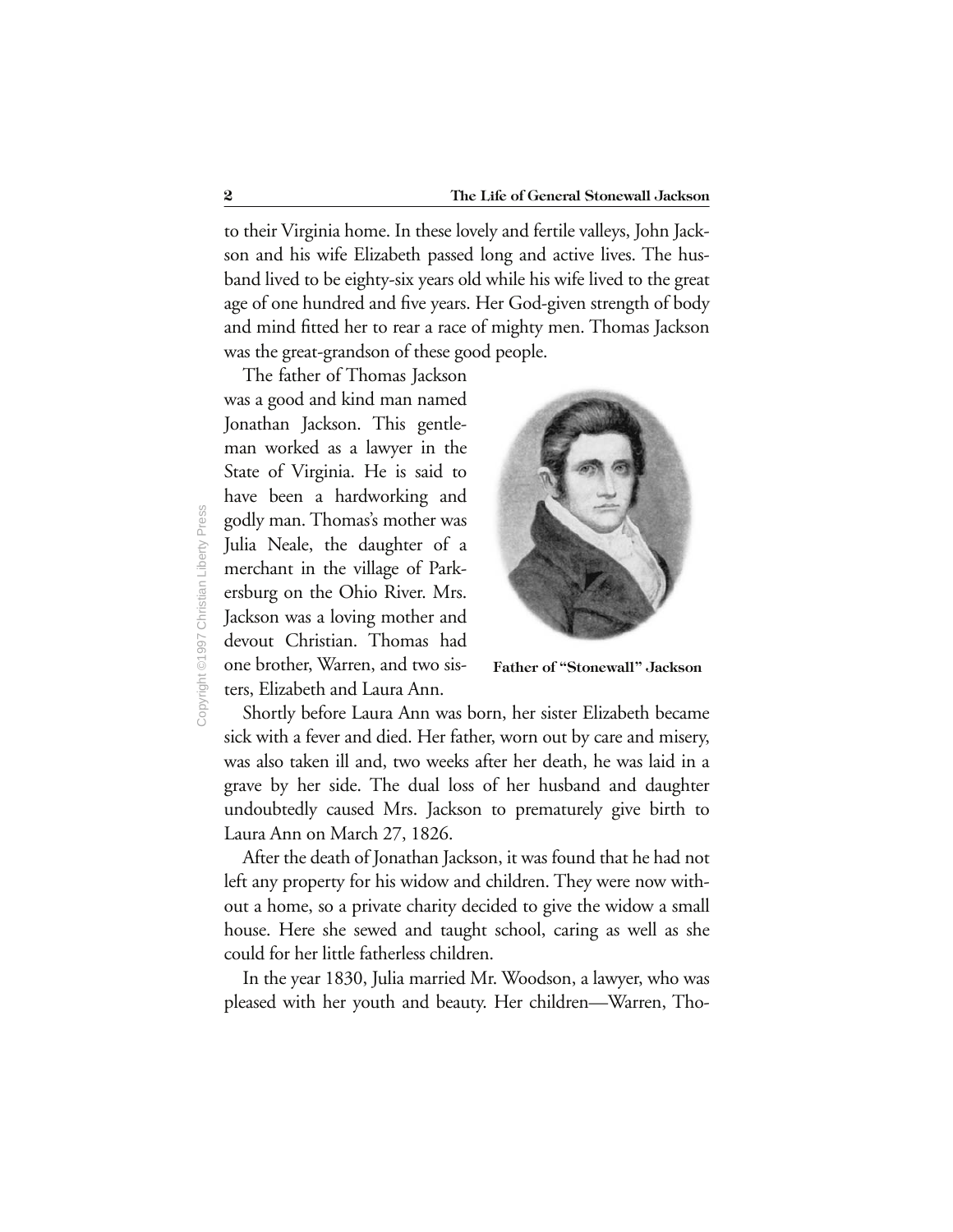mas, and Laura Ann—were now claimed by their father's family because they did not approve of the new marriage. As her new husband was not a rich man and her health was failing, she was eventually forced to give them up. Six-year-old Thomas and little Laura Ann, then only four years of age, were sent away to their grandmother Mrs. Edward Jackson, who lived at Jackson Mills. Warren had to be sent off to his Uncle Alfred Neale in faraway Parkersburg on the Ohio River.

After living at their grandmother's for only a few months, Thomas and Laura Ann were summoned to visit their mother who was desperately ill. She had become ill after she gave birth to a son named Wirt Woodson and, with little time left, she wanted to see her children. Death for her had no sting and Thomas said, many years later, that her dying words and prayers had never been erased from his heart. In the latter part of 1831, she was laid to rest not far from the famous Hawk's Nest on New River, West Virginia.

Thomas and Laura Ann were once again sent to Jackson Mills to live with their grandmother Jackson in Lewis county. They were happy there and came to know something of a real home. Their Uncle Cummins and Aunts Rebecca and Polly also lived there and grew fond of the children; they and grandmother Jackson took good care of Thomas and Laura Ann. Across the brook from the house was a large grove of sugar maple trees where the children would go to play "making sugar." It was a great pleasure for Thomas to build bridges for his little sister to walk on in crossing the brook; and many were the delights of the cool and fragrant forest.

As it turned out, their good life came to an end when their grandmother died in August of 1835. Since their aunts had married and moved on, their were no women left to raise the children. Laura Ann was sent to Aunt Rebecca White who lived near Parkersburg and Thomas was sent to live with Aunt Polly and her stern husband, Mr. Isaac Brake, near Clarksburg. Though Thomas could not live with his sister Laura Ann, he always cherished the warmest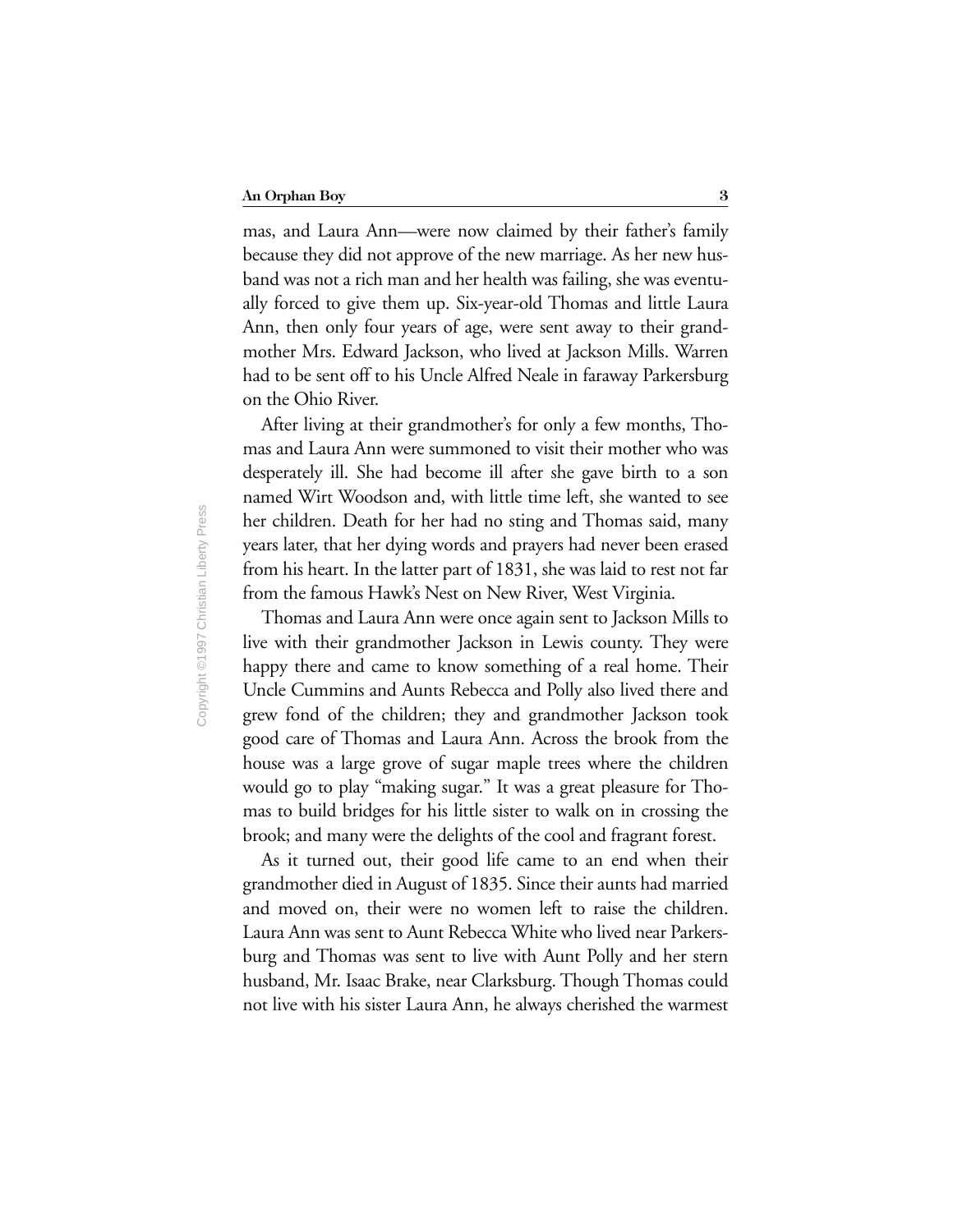love for her. The very first money he ever earned was spent in buying Laura Ann a pretty silk dress.

Young Thomas was a handsome child with rosy cheeks, wavy brown hair, and deep blue eyes. It is said of him that, as a child, he was strangely quiet and manly. The sadness of his young life made him grow up very fast. When he was only eleven years old, he went one day to the home of his father's cousin, Judge John G. Jackson, in Clarksburg.

While eating his dinner, he said to Mrs. Jackson in a quiet way, "Uncle and I don't agree. I have quit him and shall not go back any more." This kind cousin tried to show him that he was in fault and that he should go back to his Uncle Brake. He only shook his head and said more firmly than ever, "No, uncle and I don't agree. I have quit him and shall not go back any more." It seems that his uncle had tried to govern him by excessive force instead of through his sense of right and wrong. This strange child calmly made up his mind not to stay where there would be constant warfare.

From Judge Jackson's residence he went that evening to the home of another cousin who also tried to persuade him to return to his Uncle Brake. Thomas only said, "I have quit there. I shall not go back there any more." The next morning he traveled alone on foot for eighteen miles until he came to the home of his Uncle Cummins Jackson, the half brother of his father.

There he soon felt quite at home again with his kind uncle. Uncle Cummins was a bachelor who owned a fine farm and mills. He was quite fond of his little nephew and took time to teach Thomas all the arts of country life. He treated him more as an equal than as a child, for he saw immediately the decent nature which he had to deal with.

In the fall of 1836, his brother Warren came to Jackson Mills to visit Thomas. Warren, who was now fifteen years old, had opened a school in Upshur County and had become a young man of learning. Thomas greatly admired him and was eager to go with him to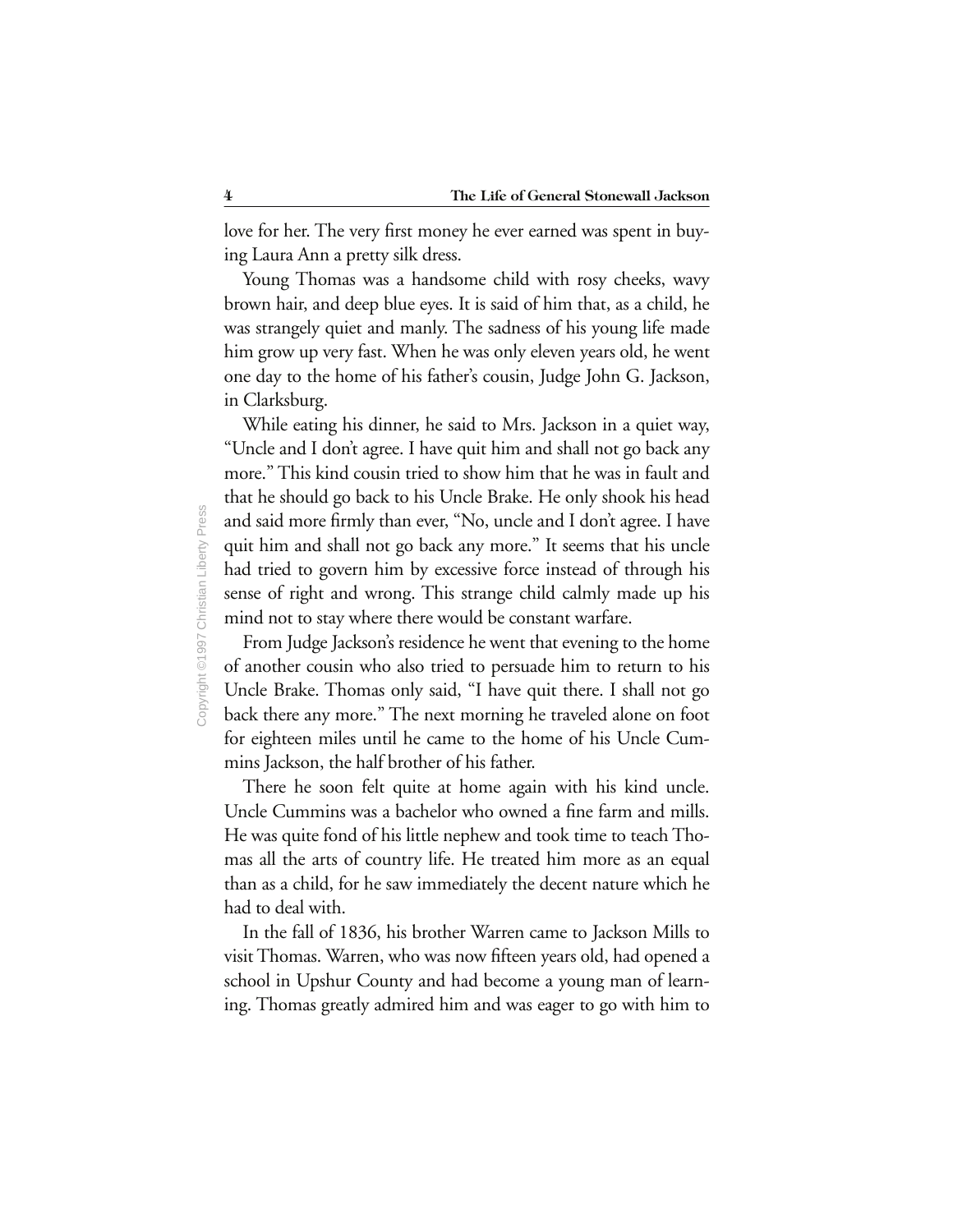visit Laura Ann who now lived at the home of Uncle Alfred on the Ohio River. When the brothers arrived at Uncle Alfred's, they had a joyous reunion with their beloved sister.

At that time, they heard of many people who were making a great deal of money by cutting wood on the river islands of the Ohio and Mississippi and selling it to passing steamboats. Warren eventually induced Thomas to leave their uncle's home to seek their fortunes in the great western part of the country. From Parkersburg they rafted downstream and no one heard from them for several months. In February of the following year, they returned to their kind relatives, ragged and ill with chills and fever.



**Warren and Thomas on the Ohio River**

Their story was that they made a raft and floated down to one of the lonely islands in the Mississippi River near the Kentucky shore where they cut wood for steamboats on the river. Here they spent the winter alone with little food, in the midst of a dense forest surrounded by the rushing waters of the great Mississippi. Eventually, illness forced them to seek their way home. Warren and Thomas stopped at the home of their Uncle Brake but Thomas boldly said that he was going back to his good Uncle Cummins. As a result of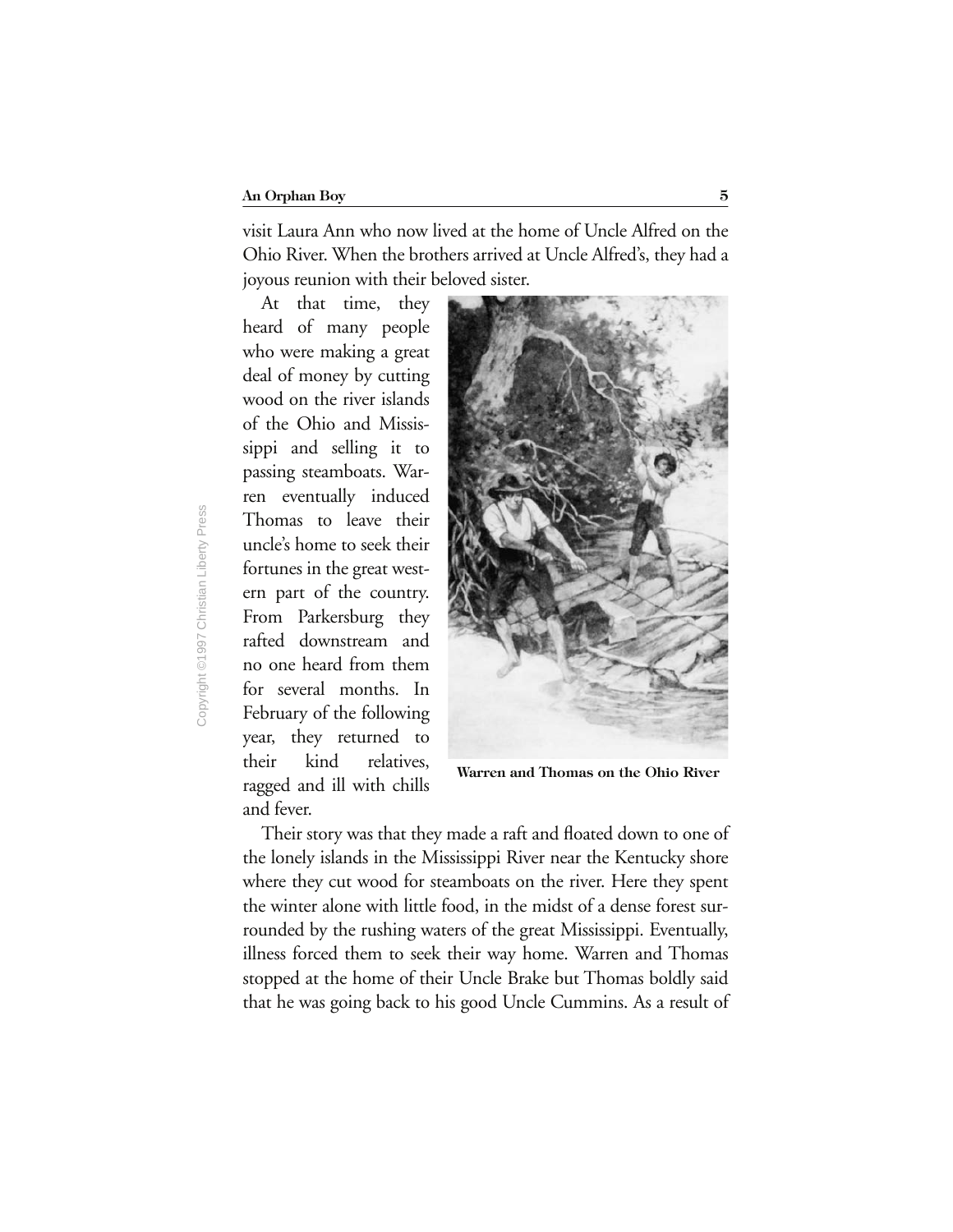this experience, however, disease had laid so firm a hold upon Warren that, after lingering a few years, he died at the age of nineteen.

Thomas began to take private lessons from a neighbor Mr. Robert P. Ray; later, he went to a country school a little distance away at a place called McCann's Run. As a student, he showed no aptness for any study except arithmetic. When called upon to recite a lesson, Thomas would flatly say that he did not understand it and therefore was not ready; nor would he go to the next lesson until he had learned the first perfectly. Thus he was always behind his class.

He was never bad-tempered at school but was always ready for a fun game. When there were games of "bat and ball" or "prisoner's base," he was sure to be chosen captain of one side and that side generally won. Futhermore, if he was treated fairly by his playmates, he was gentle and yielding; however, if he thought himself wronged, he did not hesitate to fight it out. It is said that he would never admit that he had been beaten in a fight and was always ready to renew the contest when his foe challenged him again.

In the summer, Thomas worked on the farm and became of use to his uncle in many ways. One of his most frequent jobs was to haul great logs of oak and pine from the woods to the sawmill. He became a respected driver of oxen and was known throughout the countryside as a young man of great strength and courage. From the ages of nine to sixteen, his life passed between the school and the farm. He was then like his father, low of stature, but afterwards he grew tall.

During 1840, Thomas turned his thoughts toward spiritual matters in spite of his uncle's worldly influence. He would walk three miles to attend church each Sunday and listen with unabated attention to the longest sermons. He also chose to study the Scriptures carefully to share fully in the joys and duties of the Christian life. As he continually read God's Word, he became quite a student of the Bible. He even taught his good friend Joe Lightburn the truths he learned. Ironically, they both rose to the rank of general on opposite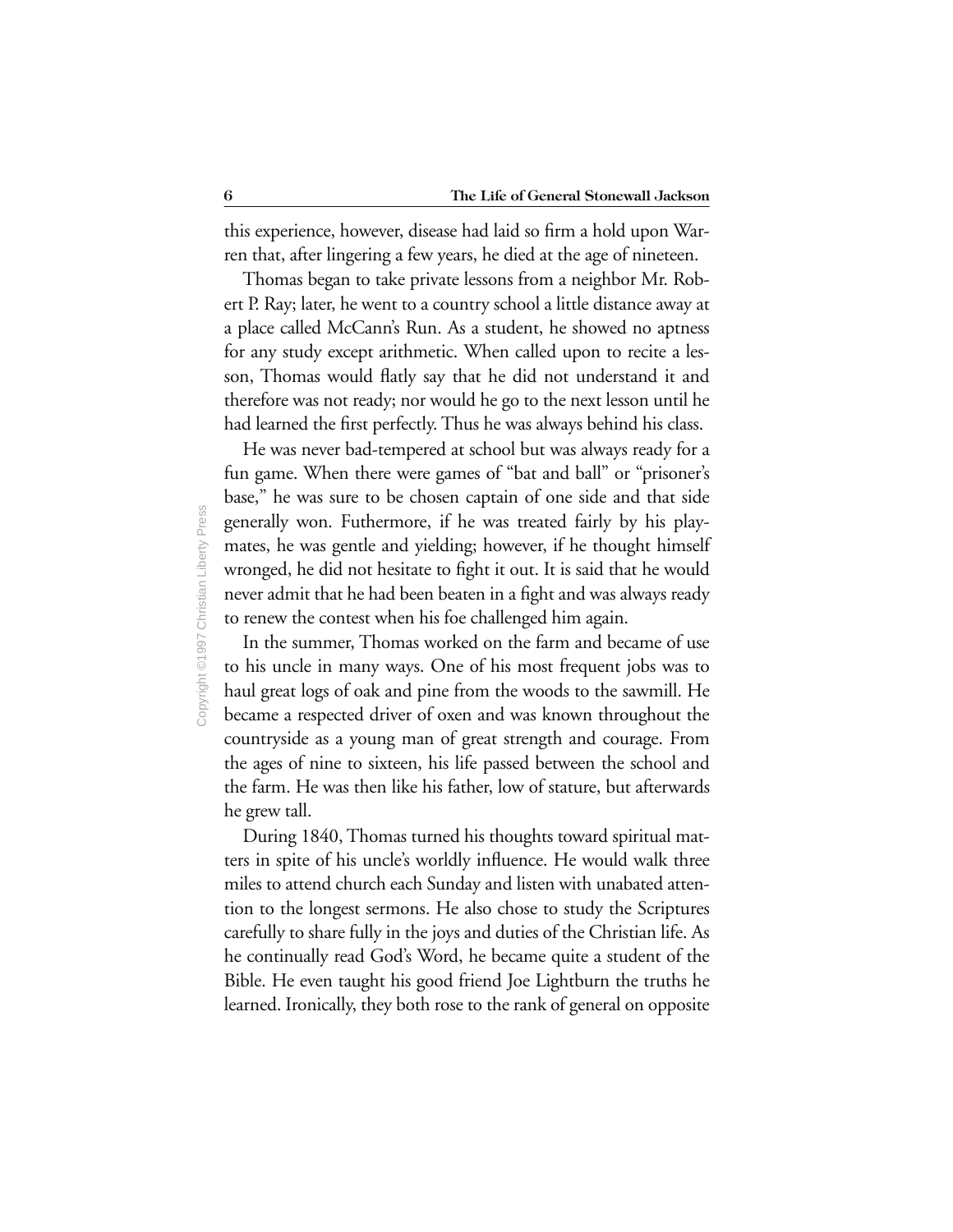sides during the War Between the States. Lightburn eventually became a Baptist minister after the war. As for the young Tom Jackson, he reportedly considered going into the ministry prior to the war. Thomas, however, was discouraged from following this calling due to his lack of education and his apprehension about speaking in public.

In 1841, Thomas's life changed when he was offered a new position by his Uncle Cummins. On June 11, he was made constable of one half of Lewis County. This seventeenyear-old was now seen with his bag of bills and account books going up and down the hills of the county. In this work, he had to be firm and exact, for it was now his task to collect money due for debts.

The following story is told of his nerve and skill in doing this unpleasant duty. A man



**Jackson and the Debtor**

who owed a debt of ten dollars promised to pay it at a given time. The day came and the man did not keep his word. Young Jackson paid the money out of his own purse and then watched for the man who would not pay his debt. The very next morning, the man came riding up the street on a good horse. When the man dismounted from his horse, Jackson immediately confronted him with not